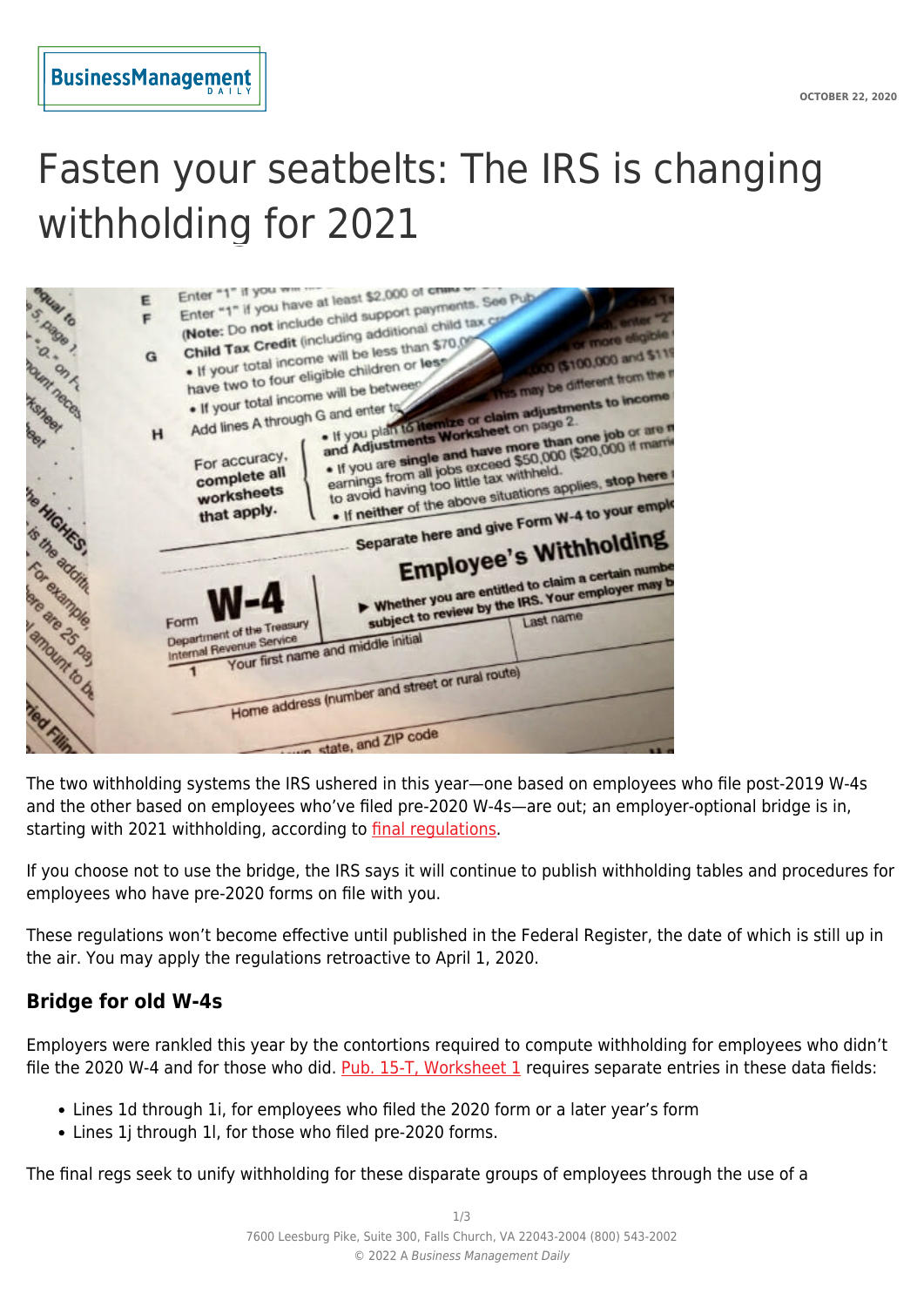computational bridge, starting with withholding in 2021. The bridge is optional for employers and details will be included in the 2021 Pub. 15-T.

Advantage: You can use the same data fields in Worksheet 1 for all employees.

Key: To facilitate the computational bridge, the IRS will no longer adjust the value of one withholding allowance; it will permanently set at \$4,300.

Wait and see: It seems as if the \$4,300 permanent withholding allowance amount is limited to the computational bridge, but it's not clear.

To use the bridge, you fill out [2021 W-4s](https://www.irs.gov/pub/irs-dft/fw4--dft.pdf) for employees who have pre-2020 W-4s on file with you:

1. **Adjust employees' filing status in Part 1:** You treat an employee as having made an entry on Line 1(c) of the W-4 that most accurately reflects the employee's entry on Line 3 of a 2019 or earlier Form W-4.

Example. Carl's 2018 W-4 indicates he's married, but wants his employer to withhold at the higher single rate. Bridge step required: Carl's employer adjusts his filing status to single or married filing separately.

2. **Fill in Step 4(a) for employees based on the marital status on Line 3 of the earlier W-4:** For employees whose filing status is single, enter \$8,600 (i.e., the value of two withholding allowances); for employees whose filing status is married filing jointly, enter \$12,900 (i.e., the value of three withholding allowances).

The rationale: Completing this step helps offset the full basic standard deduction that's incorporated into the percentage method withholding tables.

3. **Fill in Step 4(b):** Multiply the number of allowances claimed on Line 5 of a 2019 or earlier Form W-4 by \$4,300.

The rationale: This replicates the effect of allowances claimed on Line 5 of a 2019 or earlier W-4.

4. **Fill in Step 4(c):** Complete this step only if employees had indicated to you on Line 6 of their old forms they want more taxes withheld from their pay.

## **Accounting for estimated taxes**

Employees with more nonwage income, relative to wage income—perhaps they receive large distributions from S corps or income from exercising stock options—may take their estimated tax payments into account, including estimated tax payments not yet made, when completing their W-4s, provided the following three conditions are met:

- They account for all wage and nonwage income in determining their withholding
- They use the IRS' [withholding estimator](https://www.irs.gov/individuals/tax-withholding-estimator)
- They don't use planned estimated tax payments to reduce withholding from wages below the pro rata share of income tax attributable to the estimated annual wages.

## **What stays the same**

The final regs follow the [proposed regs](https://www.payrolllegalalert.com/1467/proposed-w-4-withholding-regs-mention-accuracy-15-times-simplicity-0-times) regarding:

When employees must refile their W-4s